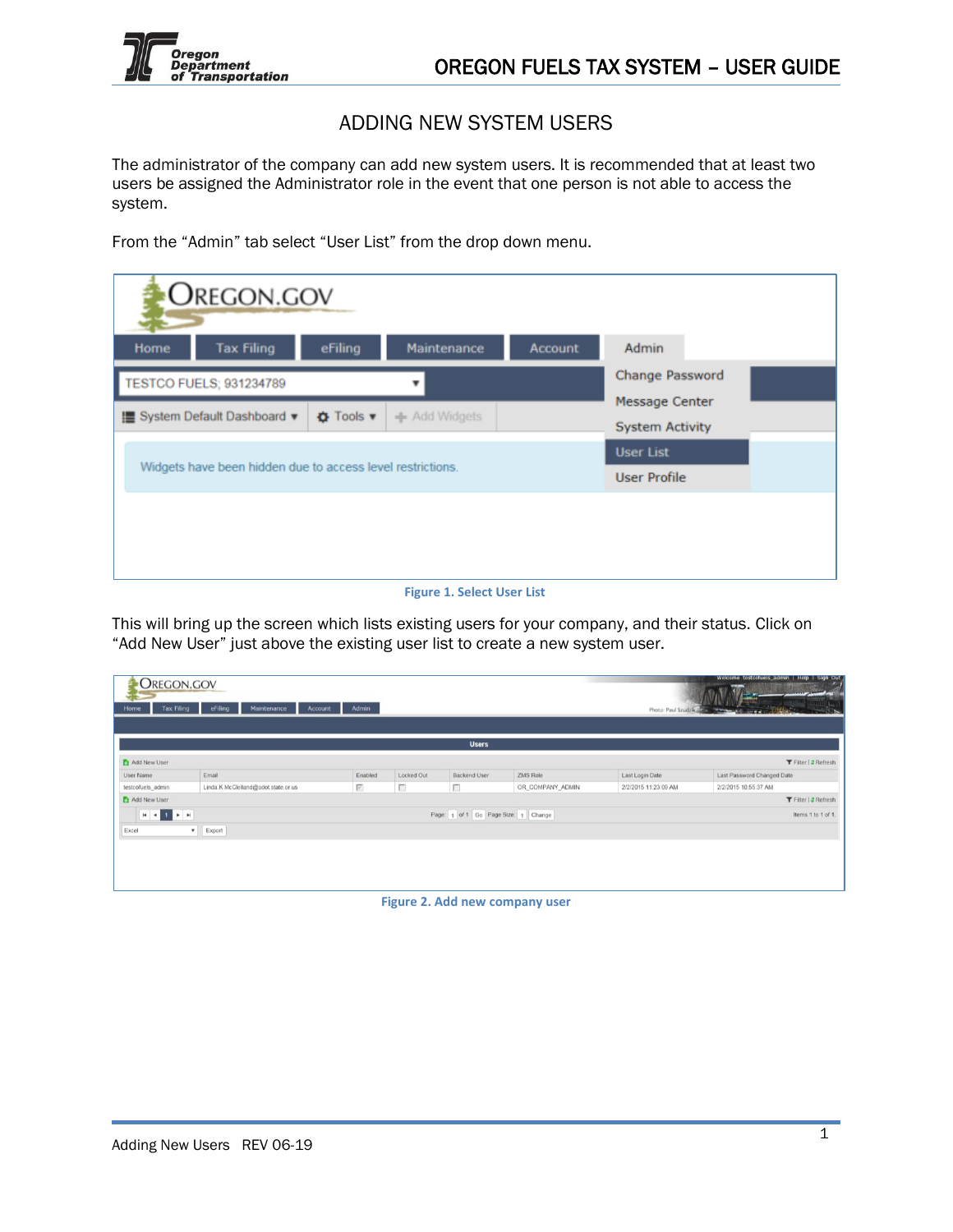

The "Create User" screen is displayed.

| Create User<br>$\times$ |                                        |  |  |  |  |
|-------------------------|----------------------------------------|--|--|--|--|
| <b>User</b>             | Communication                          |  |  |  |  |
|                         | <b>User Information</b>                |  |  |  |  |
| User Id *               |                                        |  |  |  |  |
| First Name *            |                                        |  |  |  |  |
| Last Name *             |                                        |  |  |  |  |
| Title *                 |                                        |  |  |  |  |
| Telephone *             | $\rightarrow$                          |  |  |  |  |
| Alternate ID            |                                        |  |  |  |  |
| Email *                 |                                        |  |  |  |  |
|                         | All Jurisdictions Set Per Company<br>▼ |  |  |  |  |
| Company *               | TESTDAVID01<br>▼                       |  |  |  |  |
| Role                    | OR_COMPANY_ADMIN<br>▼                  |  |  |  |  |
|                         |                                        |  |  |  |  |
|                         |                                        |  |  |  |  |
|                         |                                        |  |  |  |  |
|                         |                                        |  |  |  |  |
|                         |                                        |  |  |  |  |
|                         |                                        |  |  |  |  |
|                         |                                        |  |  |  |  |
|                         |                                        |  |  |  |  |
|                         | Next                                   |  |  |  |  |
|                         | C 2017 Avalara                         |  |  |  |  |
|                         |                                        |  |  |  |  |

**Figure 3. User information screen**

The User Name can be anything the user wants, preferably something easy to remember. Check the spelling of the email address, as this will be used to send the new user their temporary password.

The "All Jurisdictions" field can be changed to allow view only or edit access or leave as defaulted.

The "Company" field will default to your company name.

The "Role" field is chosen by the administrator adding the new user. The choices are ADMIN, CERTIFICATION, and TAXPAYER (see "Roles" below for additional information).

Click the "Next" button at the bottom of the screen.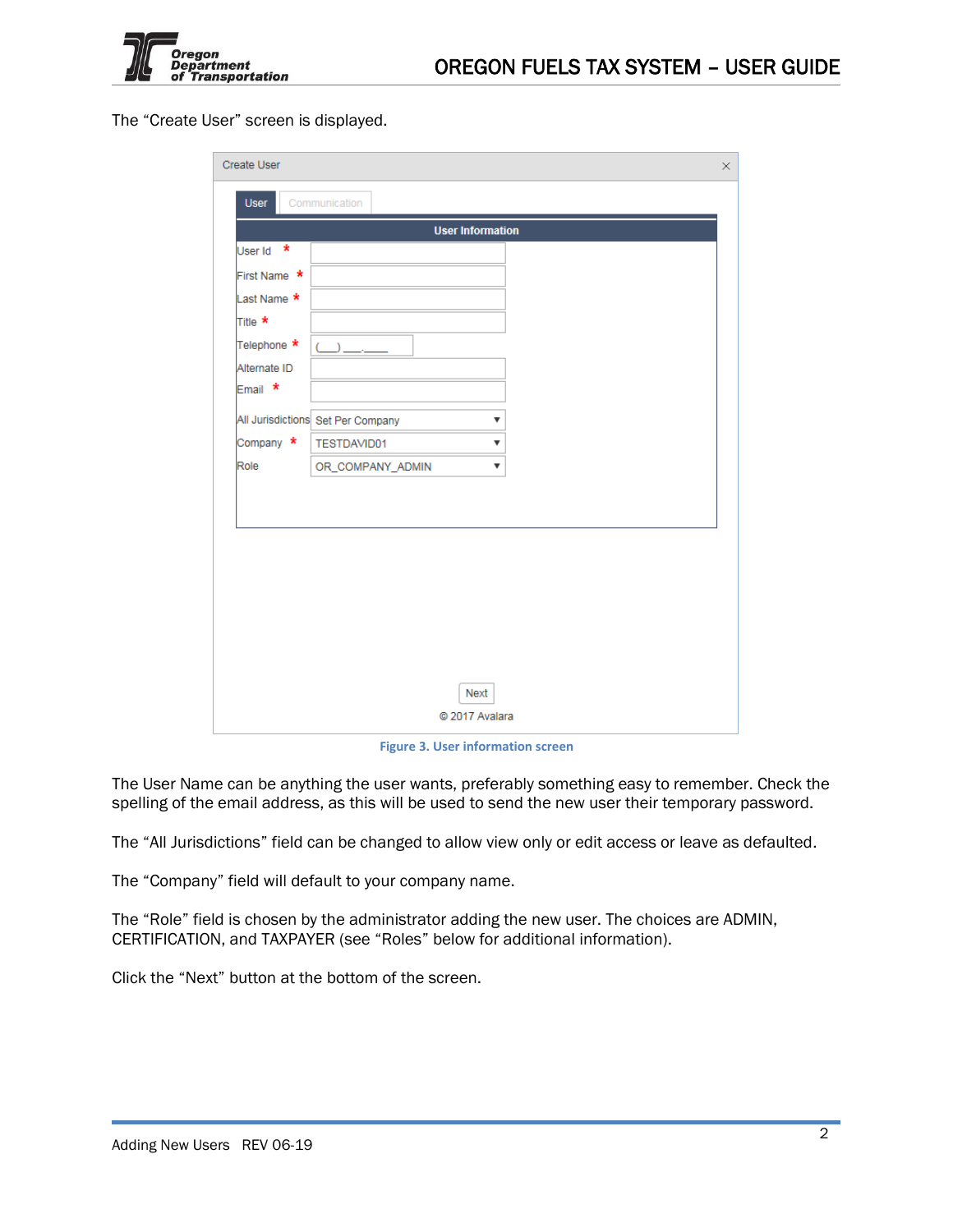

| Oregon.gov                                                                               | <b>Create User</b>                                                                                                      |                                                            | $\times$                                                                                                                |  |  |  |
|------------------------------------------------------------------------------------------|-------------------------------------------------------------------------------------------------------------------------|------------------------------------------------------------|-------------------------------------------------------------------------------------------------------------------------|--|--|--|
| <b>Tax Filing</b><br>eFiling<br>Maintenance<br>Home<br>$\mathsf{A}$                      |                                                                                                                         | <b>User Information</b>                                    |                                                                                                                         |  |  |  |
|                                                                                          | <b>User Name</b>                                                                                                        | <b>TESTCO-CERT</b>                                         |                                                                                                                         |  |  |  |
|                                                                                          | <b>First Name</b>                                                                                                       | <b>CERT</b>                                                |                                                                                                                         |  |  |  |
|                                                                                          | <b>Last Name</b>                                                                                                        | <b>TESTCO</b>                                              |                                                                                                                         |  |  |  |
|                                                                                          | Title                                                                                                                   |                                                            |                                                                                                                         |  |  |  |
| Add New User                                                                             | Telephone                                                                                                               | (503) 555.1212                                             |                                                                                                                         |  |  |  |
| <b>User Name</b><br>Email                                                                | Alternate ID                                                                                                            |                                                            |                                                                                                                         |  |  |  |
| testcofuels admin<br>Linda.K.McClelland@odot.state.or.us                                 | Email                                                                                                                   | K.McCLELLAND@ODOT.STATE.OR.US                              |                                                                                                                         |  |  |  |
| Add New User                                                                             |                                                                                                                         | All Jurisdictions Set Per Company                          |                                                                                                                         |  |  |  |
| $\mathbb{H}$<br>$\overline{1}$<br>$\mathbf{r}$<br>$\blacksquare$<br>$\blacktriangleleft$ | Company                                                                                                                 | <b>TESTCO FUELS</b>                                        |                                                                                                                         |  |  |  |
| Export<br>Excel<br>$\overline{\mathbf{v}}$                                               | Role                                                                                                                    | OR_COMPANY_CERTIFICATION                                   | $\boldsymbol{\mathrm{v}}$                                                                                               |  |  |  |
|                                                                                          |                                                                                                                         |                                                            |                                                                                                                         |  |  |  |
|                                                                                          |                                                                                                                         |                                                            | <b>Communication</b>                                                                                                    |  |  |  |
|                                                                                          |                                                                                                                         |                                                            | The following message will be sent as a result of this action. Select an option below to confirm communication status   |  |  |  |
|                                                                                          | of this message.                                                                                                        | • Message approved for sending                             |                                                                                                                         |  |  |  |
|                                                                                          |                                                                                                                         |                                                            |                                                                                                                         |  |  |  |
| Click here to generate                                                                   | Message                                                                                                                 |                                                            | The Avalara Excise Platform administrator has created your secure user account.                                         |  |  |  |
|                                                                                          | email to the new user<br>Please use the following username and temporary password: [user name]<br>Username: [user_name] |                                                            |                                                                                                                         |  |  |  |
|                                                                                          |                                                                                                                         | Password: [user password]<br>URL: [site setting email url] |                                                                                                                         |  |  |  |
|                                                                                          |                                                                                                                         |                                                            |                                                                                                                         |  |  |  |
|                                                                                          |                                                                                                                         | set your password assistance question and answer.          | Upon logging into Avalara Excise Platform please update your profile, change your password, and<br>$\blacktriangledown$ |  |  |  |
|                                                                                          |                                                                                                                         |                                                            |                                                                                                                         |  |  |  |

**Figure 4. Email approval message**

Click on the little dot next to "Message approved for sending" to have the system send the new user their user name and password information. Then scroll down to the end of the message and click the "Create New User" box at the bottom of the pop-up window.

The pop-up window will change to "User has been assigned to company [company name]" when the process is completed. When the window is closed, the system will show that the user list has been updated.

| <b>Create User</b>                                                                      |  |  |  |  |  |
|-----------------------------------------------------------------------------------------|--|--|--|--|--|
| User has been assigned to company: Demo Inc.                                            |  |  |  |  |  |
| <b>Success</b>                                                                          |  |  |  |  |  |
| The new user was successfully created. The login information has been sent to the user. |  |  |  |  |  |
|                                                                                         |  |  |  |  |  |
|                                                                                         |  |  |  |  |  |
| Figure 5. User successfully created message                                             |  |  |  |  |  |

## USER ROLES:

The Administrator role has the most access to the system. Only administrators can change company information, set up the payment process, apply for new licenses, and add new users.

The Taxpayer role can view most of this data (except applications and system users).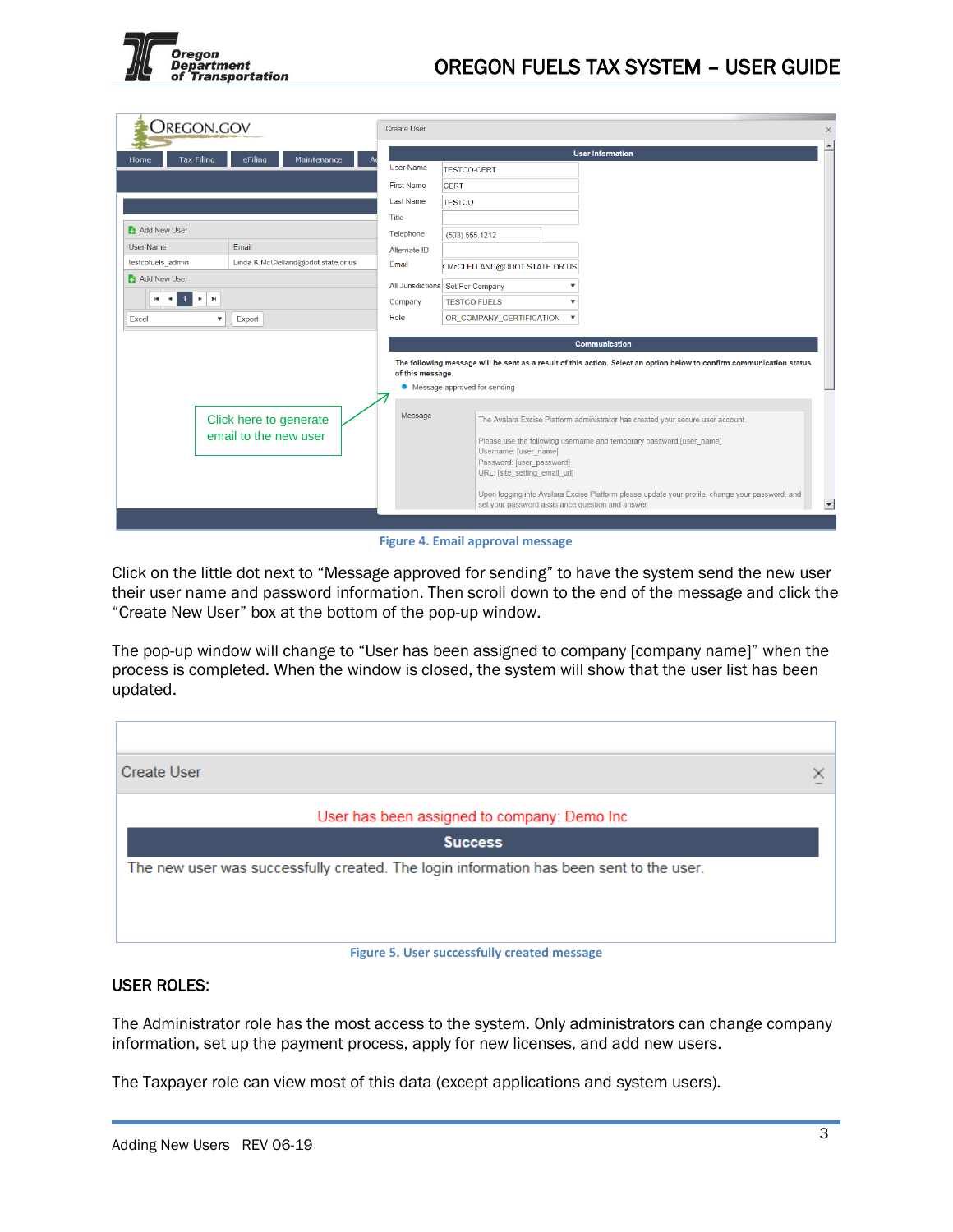

The Certification role can view registrations and edit company information.

All of the roles can enter or upload information for tax reports, make payments, and check the status of filed returns.

In addition to the edit capabilities described above, all three roles can view registration history, account balances, and report filing history. Each role has different menu options (within the five basic categories). If a role does not have that menu option on their drop down, they do not have access to that function.

The lists below show which functions the various roles can "EDIT", "view" or have no access (blank in the grid). Explanations of each function are described in separate documents.

| <b>TOPIC</b>                                       | <b>ADMIN</b> | <b>CERT</b> | <b>TAXPAYER</b> |
|----------------------------------------------------|--------------|-------------|-----------------|
| <b>Account Management Make Payment</b>             | <b>EDIT</b>  | <b>EDIT</b> | <b>EDIT</b>     |
| Account Registration Data File Upload              | <b>EDIT</b>  | <b>EDIT</b> | <b>EDIT</b>     |
| <b>Account Registration Generate Form Settings</b> | <b>EDIT</b>  | <b>EDIT</b> | <b>EDIT</b>     |
| <b>Account Registration Generate Manual Entry</b>  | <b>EDIT</b>  | <b>EDIT</b> | <b>EDIT</b>     |
| <b>Account Registration Status</b>                 | <b>EDIT</b>  | <b>EDIT</b> | <b>EDIT</b>     |
| <b>Account Registration Supporting Details</b>     | <b>EDIT</b>  | <b>EDIT</b> | <b>EDIT</b>     |
| Data File Upload                                   | <b>EDIT</b>  | <b>EDIT</b> | <b>EDIT</b>     |
| e-File Upload                                      | <b>EDIT</b>  | <b>EDIT</b> | <b>EDIT</b>     |
| e-File Viewer                                      | <b>EDIT</b>  | <b>EDIT</b> | <b>EDIT</b>     |
| <b>Maintenance Business Entities</b>               | <b>EDIT</b>  | <b>EDIT</b> | <b>EDIT</b>     |
| <b>Maintenance Locations</b>                       | <b>EDIT</b>  | <b>EDIT</b> | <b>EDIT</b>     |
| Maintenance Taxpayer Contacts                      | <b>EDIT</b>  | <b>EDIT</b> | <b>EDIT</b>     |
| <b>Return Add New Session</b>                      | <b>EDIT</b>  | <b>EDIT</b> | <b>EDIT</b>     |
| <b>Return Create Amendment</b>                     | <b>EDIT</b>  | <b>EDIT</b> | <b>EDIT</b>     |
| <b>Return File Tax Return</b>                      | <b>EDIT</b>  | <b>EDIT</b> | <b>EDIT</b>     |
| Return Generate Filed Return Only                  | <b>EDIT</b>  | <b>EDIT</b> | <b>EDIT</b>     |
| <b>Return Generate Overall</b>                     | <b>EDIT</b>  | <b>EDIT</b> | <b>EDIT</b>     |
| Return Gov File Tax Return Payment Required        | <b>EDIT</b>  | <b>EDIT</b> | <b>EDIT</b>     |
| <b>Return Manual Entry</b>                         | <b>EDIT</b>  | <b>EDIT</b> | <b>EDIT</b>     |
| <b>Return Settings</b>                             | <b>EDIT</b>  | <b>EDIT</b> | <b>EDIT</b>     |
| <b>Return Tax Sessions</b>                         | <b>EDIT</b>  | <b>EDIT</b> | <b>EDIT</b>     |
| <b>Schedule Transactions</b>                       | <b>EDIT</b>  | <b>EDIT</b> | <b>EDIT</b>     |
| <b>Widget Calendar</b>                             | <b>EDIT</b>  | <b>EDIT</b> | <b>EDIT</b>     |
| Widget Message Center                              | <b>EDIT</b>  | <b>EDIT</b> | <b>EDIT</b>     |
| <b>Widget Tax Session Workflow</b>                 | <b>EDIT</b>  | <b>EDIT</b> | <b>EDIT</b>     |
| Zytax Home                                         | <b>EDIT</b>  | <b>EDIT</b> | <b>EDIT</b>     |
| Maintenance Company Information                    | <b>EDIT</b>  | <b>EDIT</b> | view            |
| Maintenance Company Information Company Contact    | <b>EDIT</b>  | <b>EDIT</b> | view            |
| <b>Account Registration Submit Registration</b>    | <b>EDIT</b>  | view        | view            |

**Figure 6. User role and function list**